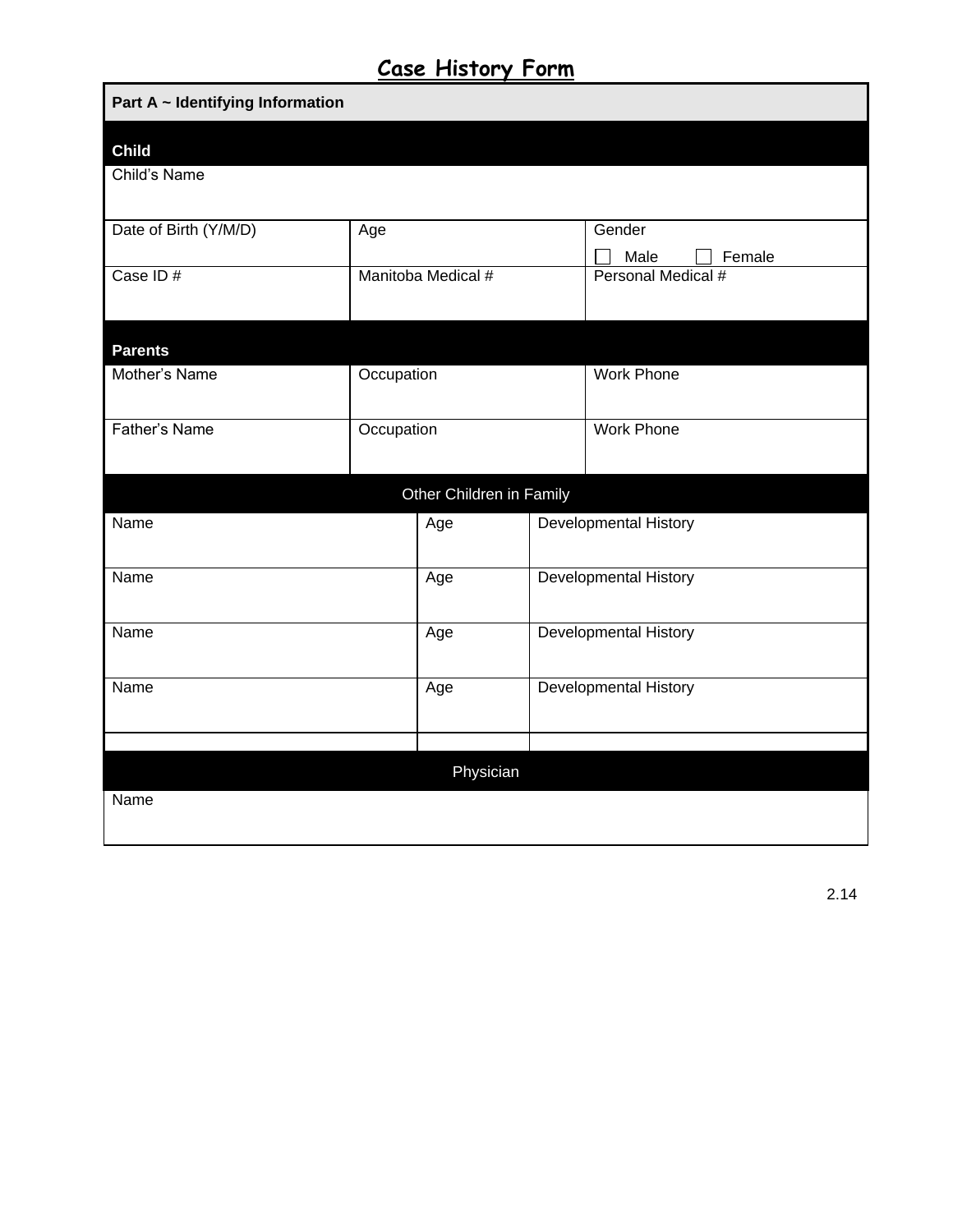| Part B ~ Pregnancy/Birth History                                                                                                                                                                                                                                                                   |  |  |  |
|----------------------------------------------------------------------------------------------------------------------------------------------------------------------------------------------------------------------------------------------------------------------------------------------------|--|--|--|
| This is our $\Box$ biological child. $\Box$ foster child.<br>adopted child.<br>Age of mother at child's birth: _______________<br>Child's birth weight:<br>Describe any complications during pregnancy (i.e., injury, accident, disease, etc.):                                                    |  |  |  |
| Birth condition: $\Box$ normal<br>$\Box$ premature<br>$\Box$ prolonged delivery                                                                                                                                                                                                                    |  |  |  |
| Were there any unusual problems at birth?<br>Yes<br><b>No</b>                                                                                                                                                                                                                                      |  |  |  |
| Were drugs used during labour/delivery?<br>Yes<br><b>No</b><br>Describe: <u>Describe</u> and the contract of the contract of the contract of the contract of the contract of the contract of the contract of the contract of the contract of the contract of the contract of the contract of the c |  |  |  |
| Please identify any of the following which applied to your infant during the first week of life:<br>Child needed oxygen<br>Child jaundiced<br>Child placed in special nursery<br>Child remained in hospital following mother's discharge<br>Child needed blood transfusion                         |  |  |  |
|                                                                                                                                                                                                                                                                                                    |  |  |  |

| Part C ~ Developmental History                  |        |                   |  |  |
|-------------------------------------------------|--------|-------------------|--|--|
| At what age did your child:                     |        |                   |  |  |
| Sit alone without support?                      | Crawl? | Walk?             |  |  |
| Dress/undress independently?                    |        | Feed him/herself? |  |  |
| Become toilet trained?                          |        |                   |  |  |
| Does your child:                                |        |                   |  |  |
| Have difficulty chewing or swallowing?          | Yes    | No.               |  |  |
| Drool?<br>No<br>Yes                             |        |                   |  |  |
| Have difficulty maintaining balance? $\Box$ Yes | No     |                   |  |  |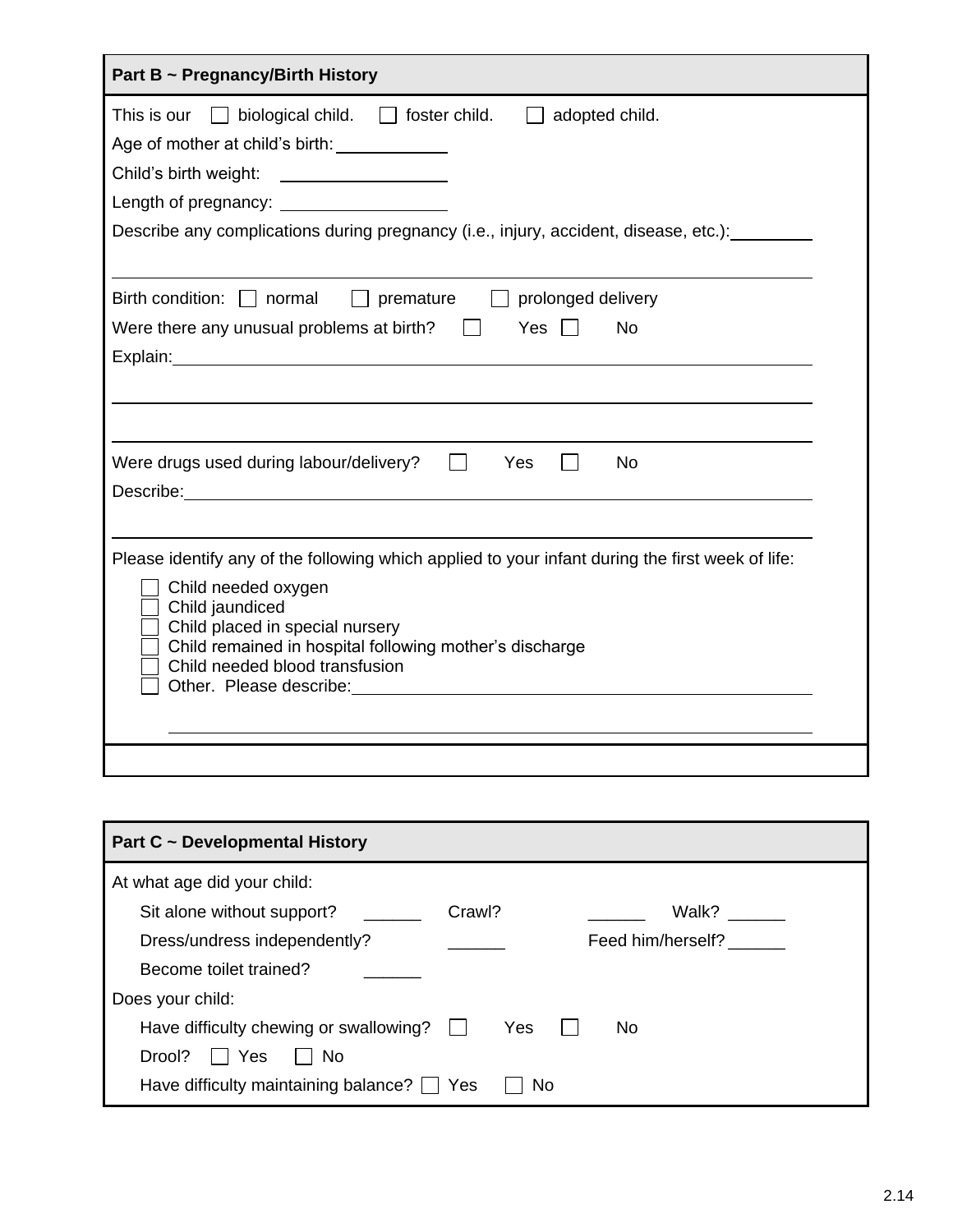| Part D ~ Medical History                                                                                                                                                                                                                                                                                                                                                                                                                       |
|------------------------------------------------------------------------------------------------------------------------------------------------------------------------------------------------------------------------------------------------------------------------------------------------------------------------------------------------------------------------------------------------------------------------------------------------|
| Has your child ever been hospitalized?<br>Yes<br>  No<br>If yes, how often?                                                                                                                                                                                                                                                                                                                                                                    |
| Describe any serious illness that your child has had. __________________________                                                                                                                                                                                                                                                                                                                                                               |
| Have any of these illnesses been accompanied by a high fever?<br>  Yes<br><b>No</b><br>If yes, please describe. The same state of the state of the state of the state of the state of the state of the state of the state of the state of the state of the state of the state of the state of the state of the state                                                                                                                           |
| Please check any of the following that your child has experienced:                                                                                                                                                                                                                                                                                                                                                                             |
| <b>Seizures</b><br>Frequent respiratory infections<br>Serious head injury or accident<br>Allergies. Please list: Manual Allergies. Please list:<br><b>Tonsillitis</b><br>Headaches<br>Asthma<br>Chronic colds<br>Other. Please describe: example and the state of the state of the state of the state of the state of the state of the state of the state of the state of the state of the state of the state of the state of the state of the |
| If your child is taking any medication, please give the name of the medication, describe its                                                                                                                                                                                                                                                                                                                                                   |
| purpose, and give the date started.                                                                                                                                                                                                                                                                                                                                                                                                            |
|                                                                                                                                                                                                                                                                                                                                                                                                                                                |

| <b>Part E ~ Educational History</b>                                                           |
|-----------------------------------------------------------------------------------------------|
| Does your child attend nursery school/daycare?<br>Yes<br>No                                   |
| If yes, how many times per week? _________ At what age did he/she start?                      |
| Has daycare/nursery school expressed any concerns about your child's communication abilities? |
| Yes     No                                                                                    |
|                                                                                               |
|                                                                                               |
|                                                                                               |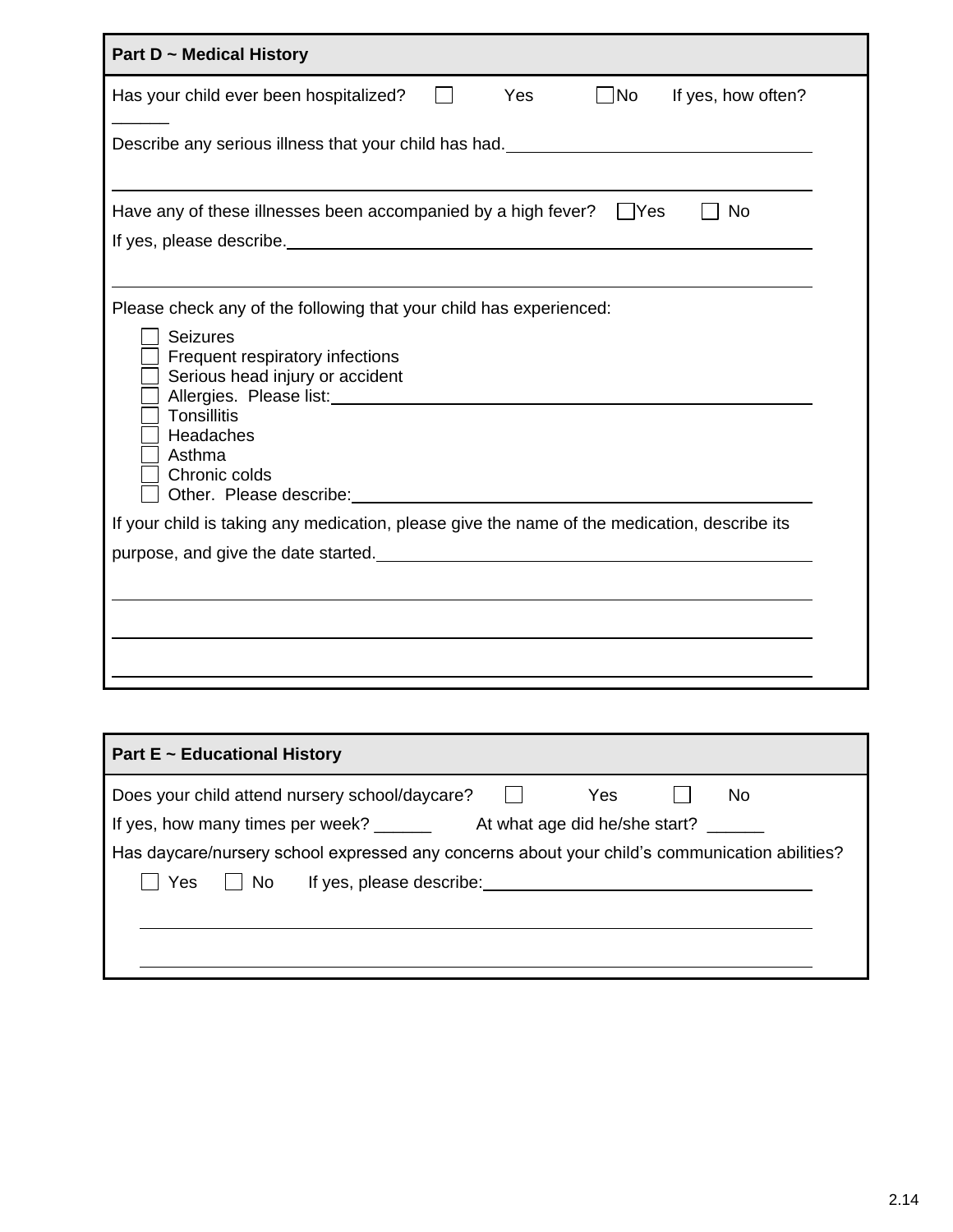| Part F ~ Daily Behaviour                                                                                                                                                                                                                 |  |  |  |  |  |
|------------------------------------------------------------------------------------------------------------------------------------------------------------------------------------------------------------------------------------------|--|--|--|--|--|
| Does your child:<br>Sleep well?<br>Play with others?<br>No<br>No<br>Yes<br>Yes<br>Get along with other children?<br>Yes<br>Eat well?<br><b>No</b><br>No<br>Yes<br>Get along with adults?<br>Yes<br><b>No</b><br>No<br>Play alone?<br>Yes |  |  |  |  |  |
| Age of your child's playmates                                                                                                                                                                                                            |  |  |  |  |  |
| Does your child have difficulty concentrating?<br>Yes<br>No                                                                                                                                                                              |  |  |  |  |  |
| Would you describe your child as:<br>under active<br>overactive<br>average<br>unhappy<br>happy                                                                                                                                           |  |  |  |  |  |
| Is your child easy to manage?<br>Yes<br>No.                                                                                                                                                                                              |  |  |  |  |  |
| What are his/her favorite play activities?                                                                                                                                                                                               |  |  |  |  |  |
|                                                                                                                                                                                                                                          |  |  |  |  |  |

*I agree to have my child assessed by the:*

# *Speech/language pathologist \_\_\_ Occupational Therapist \_\_\_ Physiotherapist \_\_\_\_*

As a participant in the PROMISE YEARS Therapy Program I understand and agree to the following:

#### **Service Delivery:**

- That the PROMISE Years Therapy Program provide services according to an indirect service model;
- That my child shall receive services as deemed necessary by the therapist; and
- That I/we will follow home-based programming suggestions made by the therapist as appropriate.

#### **Attendance Policy:**

- That clients who do not attend, nor call to cancel scheduled appointments, will be discharged from the caseload after two consecutive and/or three cumulative missed appointments; and
- That clients who frequently call to cancel their appointment will be discharged at the therapist's discretion.

*Parent(s)'/Guardian(s)' Signature Date*

### **Thank you for completing this form**

This personal information, or personal health information, is being collected under the authority of PROMISE Years and will be used for educational purposes or to ensure the health and safety of the student.

It is protected by the Protection of Privacy provisions of The Freedom and Protection of Privacy Act and The Personal Health Information Act. If you have any questions about the collection, contact your local school division Access and privacy Coordinator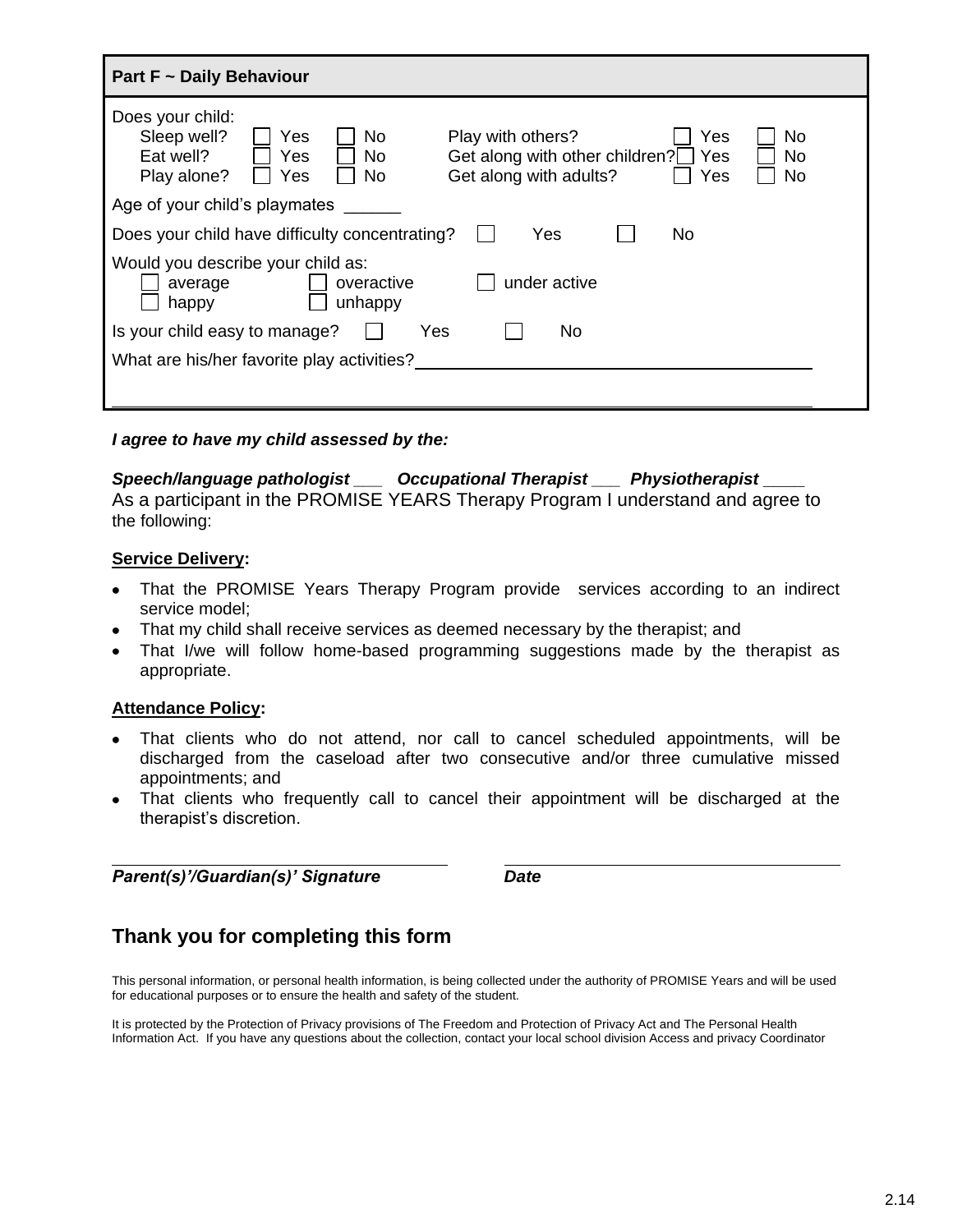| 1. Describe, in your own words, your concerns:                                                                           |         |    |
|--------------------------------------------------------------------------------------------------------------------------|---------|----|
|                                                                                                                          |         |    |
|                                                                                                                          |         |    |
|                                                                                                                          |         |    |
| When did you first become concerned?                                                                                     |         |    |
|                                                                                                                          |         |    |
|                                                                                                                          |         |    |
| Describe any changes noticed in your child's speech since that time:                                                     |         |    |
|                                                                                                                          |         |    |
|                                                                                                                          |         |    |
|                                                                                                                          |         |    |
| 4. How does your child feel about his/her speaking ability?                                                              |         |    |
|                                                                                                                          |         |    |
|                                                                                                                          |         |    |
| Do you feel that your child is affected by his/her speaking ability?                                                     |         |    |
|                                                                                                                          |         |    |
|                                                                                                                          |         |    |
|                                                                                                                          |         |    |
| Please answer the following questions about your child.                                                                  |         |    |
| Did your child babble or coo during the first six months of life?<br>At what age did your child say his/her first words? | Yes     | No |
| Has your child continued to add new words since he/she began to talk?                                                    | Yes     | No |
| Did language learning ever appear to stop for a period of time?                                                          | Yes     | No |
| Does your child talk<br>frequently?<br>occasionally?                                                                     | rarely? |    |
| What is your child's main mode of communication (i.e., speaking, gesturing, making sounds, etc)                          |         |    |
|                                                                                                                          |         |    |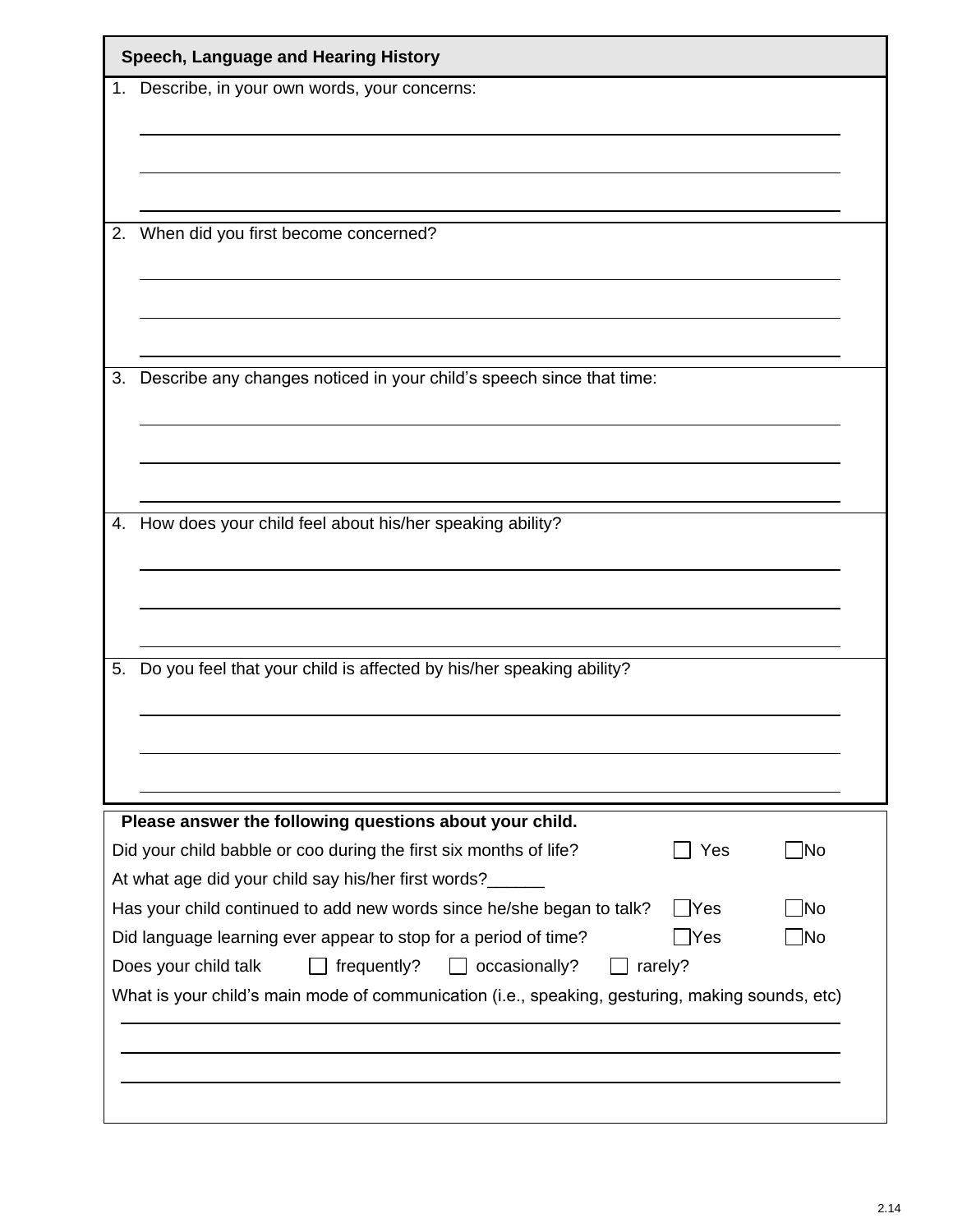| How many different meaningful words does your child use? $\Box$ 0-10<br>$10 - 50$<br>$50+$                                                                                                            |
|-------------------------------------------------------------------------------------------------------------------------------------------------------------------------------------------------------|
| If your child talks, list, in the child's own words, two or three things he/she said today.                                                                                                           |
|                                                                                                                                                                                                       |
| Does your child make sounds incorrectly? $\Box$ Yes<br><b>No</b>                                                                                                                                      |
|                                                                                                                                                                                                       |
| Is your child's speech<br>$\Box$ easily understood?<br>understood if you know the topic?<br>understood occasionally?   completely unintelligible?                                                     |
| Does your child ever hesitate or "get stuck" on words? Ses<br>No.                                                                                                                                     |
| Explain: explain:                                                                                                                                                                                     |
| Does your child understand what you say to him/her?<br>Yes<br> No<br>Can he/she follow simple commands? Some<br>No<br>Has your child ever been seen by a speech/language pathologist?<br> Yes <br>No. |
|                                                                                                                                                                                                       |
| What percentage of English is spoken in the home?                                                                                                                                                     |
| Has your child ever been seen by an audiologist?<br>  Yes<br><b>No</b>                                                                                                                                |
|                                                                                                                                                                                                       |
| Have you ever had any concerns about your child's hearing? (Please specify.) _________                                                                                                                |
|                                                                                                                                                                                                       |
| Has your child ever had ear infections?<br>No<br>Yes                                                                                                                                                  |
|                                                                                                                                                                                                       |
| medically<br>How were they treated?<br>placement of tubes                                                                                                                                             |
| Does your child wear a hearing aid?<br>No<br>Yes                                                                                                                                                      |
| If yes, is the hearing aid worn in<br>the right ear?<br>the left ear?                                                                                                                                 |
| both ears?<br>No                                                                                                                                                                                      |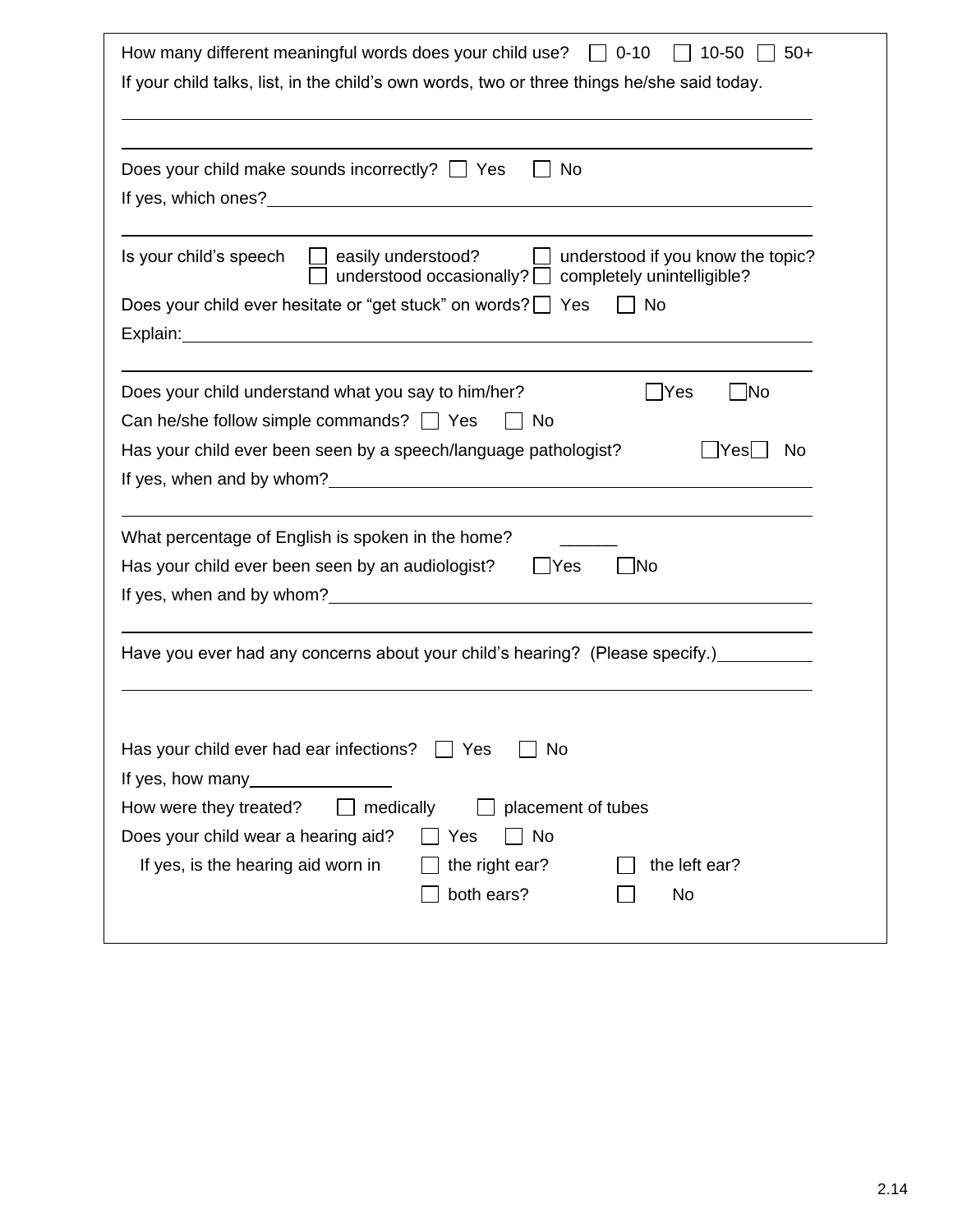| <b>Physiotherapy History</b>                                                     |  |
|----------------------------------------------------------------------------------|--|
| ,我们也不会有什么?""我们的人,我们也不会不会不会。""我们的人,我们也不会不会不会不会。""我们的人,我们也不会不会不会不会。""我们的人,我们也不会不会不 |  |
|                                                                                  |  |
|                                                                                  |  |
|                                                                                  |  |
| Has your child's physical abilities changed since that time? ___________________ |  |
|                                                                                  |  |
|                                                                                  |  |
|                                                                                  |  |

# *Answer these questions about your child*

| Does your child walk independently?                                                            | Yes<br>No.                                                                                                          |  |  |  |  |
|------------------------------------------------------------------------------------------------|---------------------------------------------------------------------------------------------------------------------|--|--|--|--|
|                                                                                                | If yes at what age did they start ___________________If no, will they walk with assistance $\Box$ Yes $\Box$<br>No. |  |  |  |  |
|                                                                                                |                                                                                                                     |  |  |  |  |
| Does your child crawl? $\Box$<br>Yes     No                                                    |                                                                                                                     |  |  |  |  |
| If yes, at what age did they start __________                                                  |                                                                                                                     |  |  |  |  |
| Is your child able to sit independently? $\Box$ Yes $\Box$ No                                  |                                                                                                                     |  |  |  |  |
| Does your child lose their balance frequently? $\Box$ Yes $\Box$ No                            |                                                                                                                     |  |  |  |  |
| If yes approximately how many times per day _________                                          |                                                                                                                     |  |  |  |  |
| Does your child have difficulties with:                                                        |                                                                                                                     |  |  |  |  |
| Walking                                                                                        | Jumping<br>Running                                                                                                  |  |  |  |  |
| Hopping                                                                                        | Ball skills (throwing and catching)                                                                                 |  |  |  |  |
| Coordination                                                                                   | <b>Balance</b>                                                                                                      |  |  |  |  |
| Does your child have tight muscles in their arms of legs? $\Box$ Yes $\Box$ No                 |                                                                                                                     |  |  |  |  |
| Does your child walk on their toes? $\Box$ frequently $\Box$ seldom $\Box$ never               |                                                                                                                     |  |  |  |  |
| Does your child seen to lose control of their body at times? $\Box$ Yes $\Box$ No              |                                                                                                                     |  |  |  |  |
| Does your child use both arms and legs equally (excluding hand dominance) $\Box$ Yes $\Box$ No |                                                                                                                     |  |  |  |  |